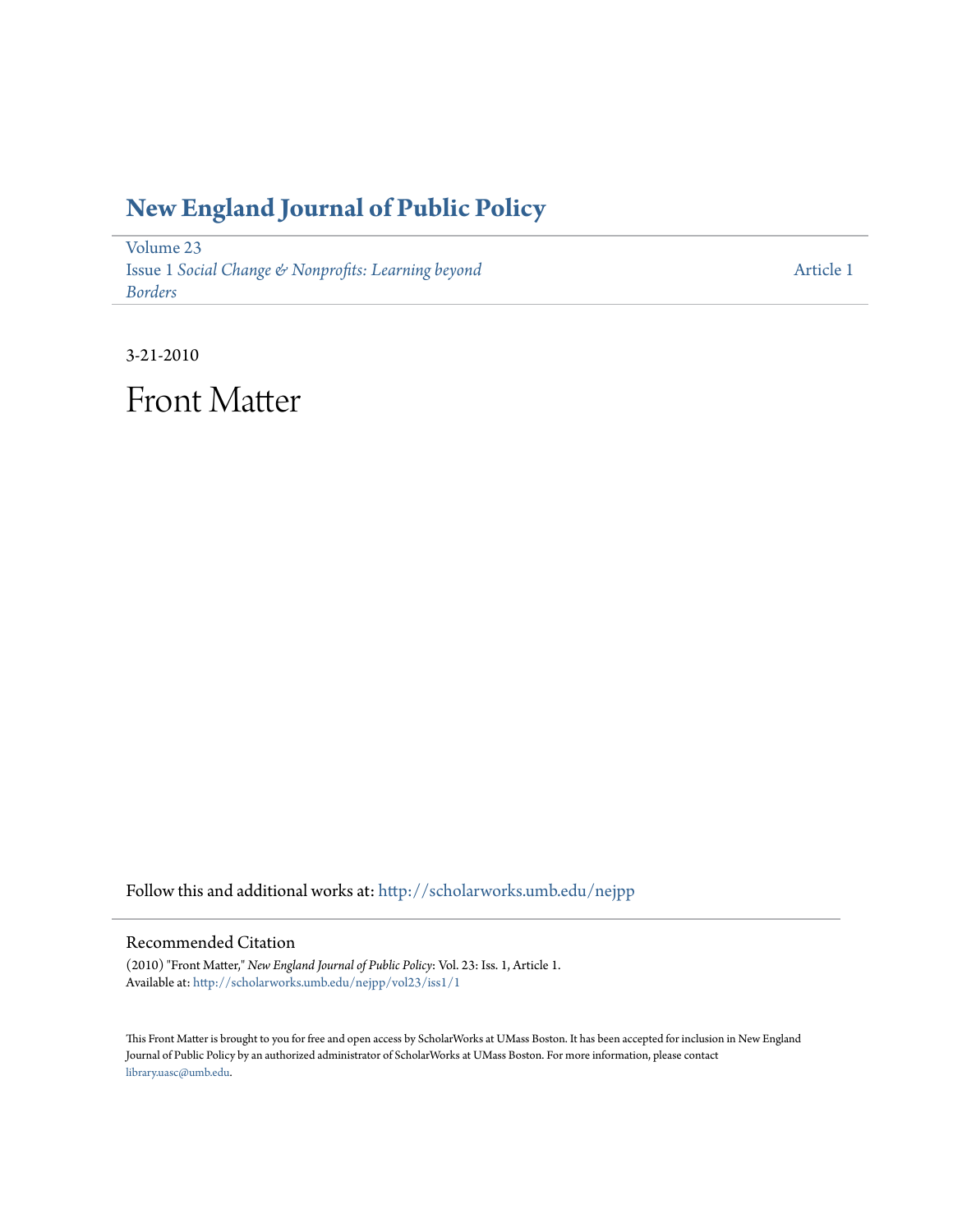



**ENTER FOR SOCIAL POLICY CCORMACK GRADUATE SCHOOL OF POLICY STUDIES**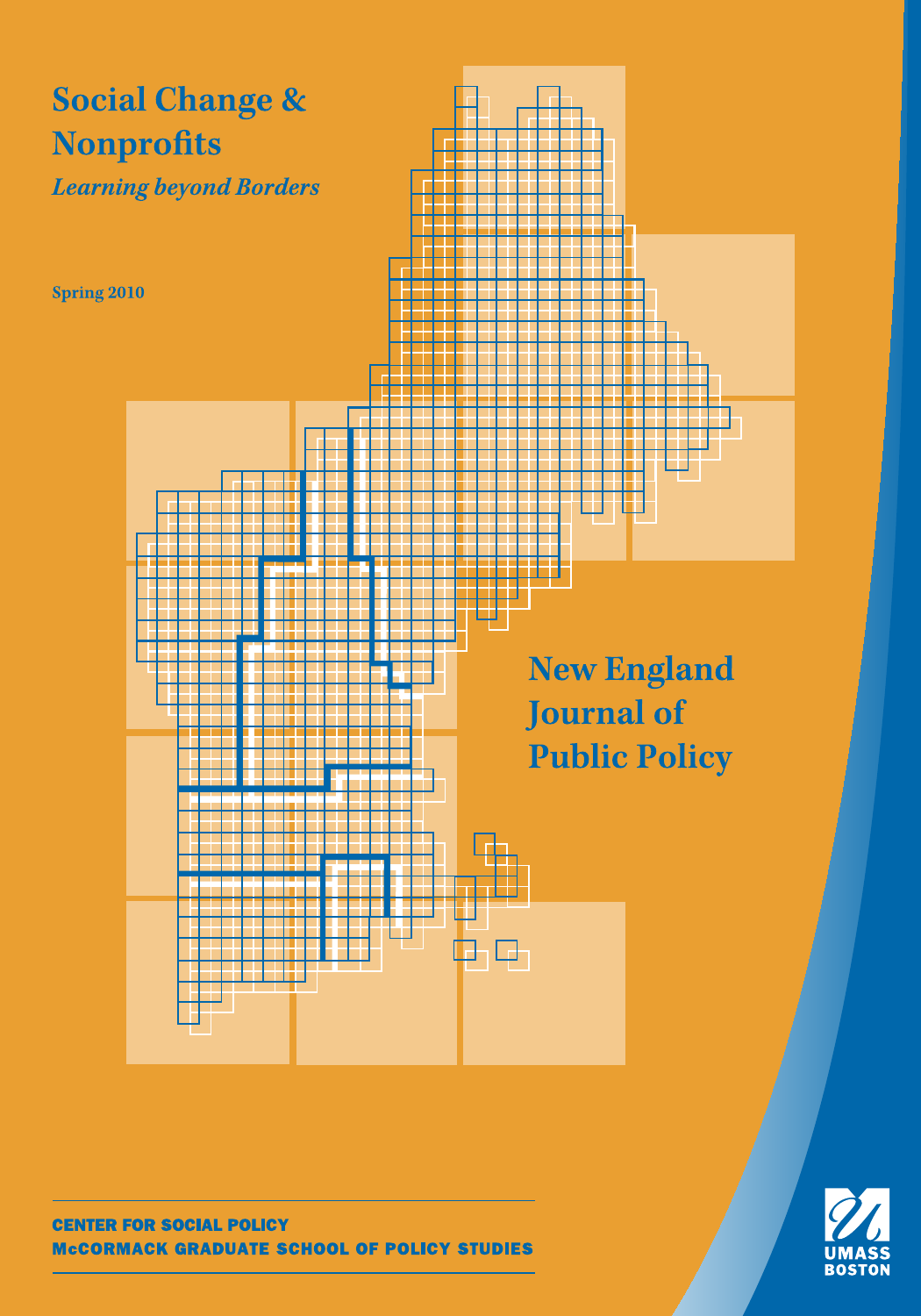#### *The New England Journal of Public Policy*  Published by the John W. McCormack Graduate School of Policy Studies University of Massachusetts Boston

J. Keith Motley, *Chancellor* University of Massachusetts Boston Dean Stephen P. Crosby, *Publisher* Donna Haig Friedman, Jennifer Cohen, Amnon Reichman, James Morgan, *Editors* Patricia Peterson, Managing *Editor*

The John W. McCormack Graduate School of Policy Studies is named for the Speaker of the United States House of Representatives from 1962 to 1971. John W. McCormack was born in South Boston, less than a mile from the University of Massachusetts Boston Harbor Campus. The McCormack Graduate School represents the university's commitment to public policy through applied policy research, particularly on issues of concern to New England, graduate education in policy studies, and public service.

This special journal issue was spearheaded by the McCormack Graduate School's Center for Social Policy, led by Donna Haig Friedman and Jennifer Cohen, in partnership with the Boston–Haifa Social Justice & Civil Society (SJCS) Committee of the Jewish Community Relations Council of Greater Boston, led by Nancy Kaufman and James Morgan.

Many contributions of talent and monetary resources enabled successful completion of the journal issue: The Haifa, Israel Council of Volunteer Organizations (CVO) offered resources for translation of essays from Hebrew to English; Amnon Reichman, law professor of the University of Haifa, provided analytical expertise and served in an editorial role. The Barr Foundation, the Klarman Family Foundation, the Combined Jewish Philanthropies, the Boston–Haifa Connection, the Beth Israel Deaconess Medical Center, Jewish Community Relations Council of Greater Boston, and the Center for Social Policy all generously supported the effort.

Fay Grajower, artist and volunteer member of the Boston–Haifa Social Justice and Civil Society Committee, created the artistic images that grace this journal issue. Patricia Peterson had a central role throughout in the planning, editing, layout, and production of this journal issue.

The *New England Journal of Public Policy* is published by the John W. McCormack Graduate School of Policy Studies University of Massachusetts Boston. The articles are abstracted and indexed in Sociological Abstracts (SA), Social Planning/Policy & Development Abstracts (SOPODA), Sage Public Administration Abstracts (SPAA), Sage Urban Studies Abstracts (SUSA), Current Index of Journals in Education (CIJE), and Academic Search Elite (EBSCO). This special issue of the journal celebrates the work of the Boston–Haifa Learning Exchange Network.

Copyright ©2010 by the John W. McCormack Graduate School of Policy Studies ISSN: 0749-016X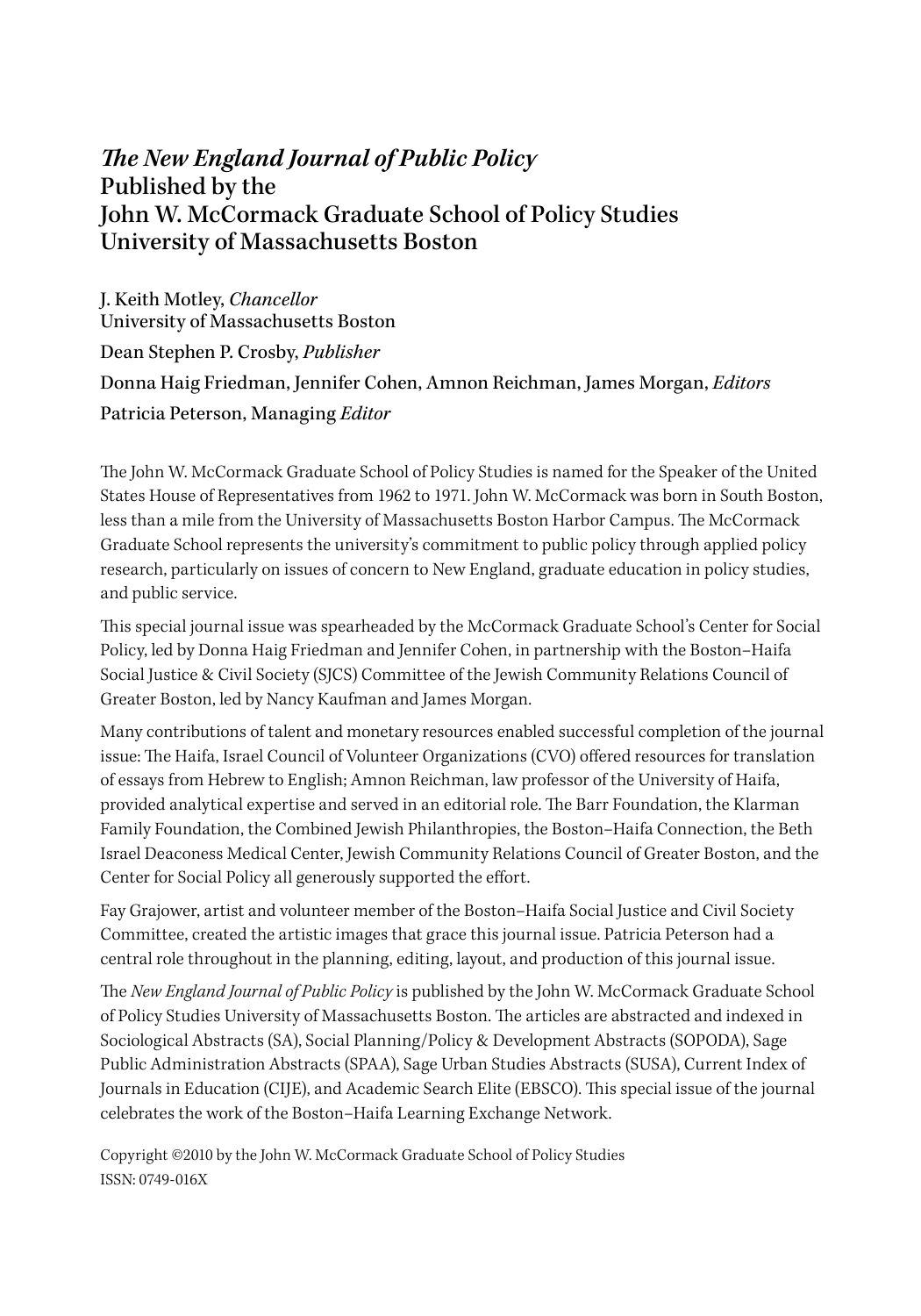# New England Journal of Public Policy

**Contents** 

## Social Change & **Nonprofits**

Learning beyond Borders

### Foreword iv *Nancy K. Kaufman* Preface vii *Jenna Toplin*  CHALLENGES FOR NONPROFIT ORGANIZATIONS Introduction: A Theoretical Framework 1 *Amnon Reichman*  Service and/or Advocacy 11 *Nancy K. Kaufman*  The Haifa Council of Volunteer Organizations 16 *Yael Abada*  TRANSNATIONAL SOCIAL-CHANGE NETWORK LEARNING Introduction: Shared Responsibility, Collective Reflection 25 *Donna Haig Friedman* Learning beyond Borders 36 *Alex Altshuler*  The Power of Peer Learning 39 *Fannette Modek* Global Learning Partnerships 43

*Margaret Leonard*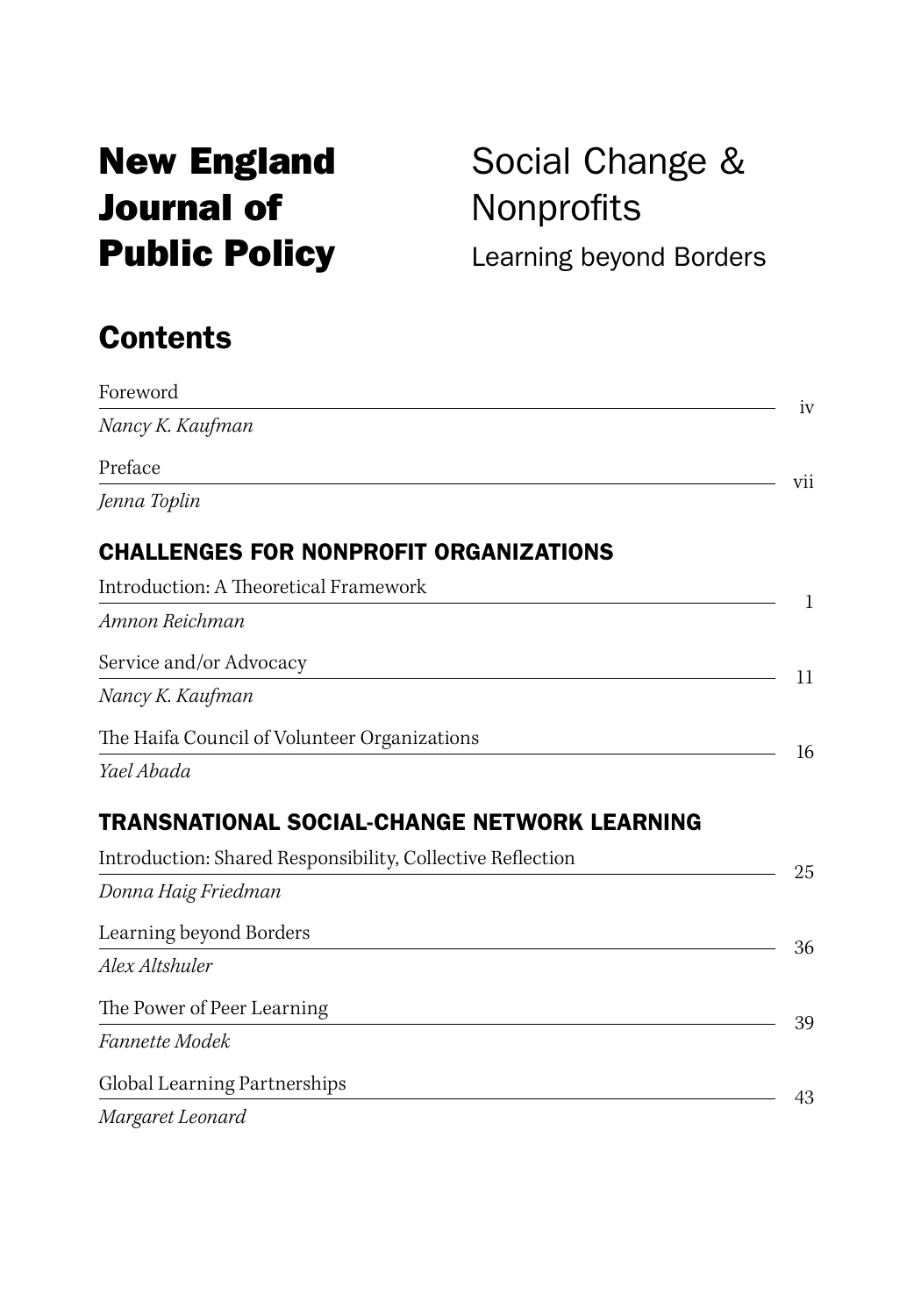### NONPROFITS AND SOCIAL CHANGE

| Introduction: An Anchor                             |     |
|-----------------------------------------------------|-----|
| Jennifer Cohen                                      | 51  |
| We Make a Difference                                | 57  |
| Marina Zamsky                                       |     |
| Change from the Inside Out                          | 63  |
| Miriam Messinger                                    |     |
| Speaking Up and Taking Charge, Urban Teens          | 68  |
| Claudio Martinez                                    |     |
| <b>COLLABORATIONS, PARTNERSHIPS, NETWORKS</b>       |     |
| Introduction: From the Personal to the Professional | 77  |
| Liron Peleg-Hadomi                                  |     |
| Raising the Gaze                                    | 85  |
| Mary Coonan                                         |     |
| Joining Forces in Boston                            | 89  |
| Carl Nagy-Koechlin                                  |     |
| A Story of Collaboration                            | 95  |
| Hagit Shachar                                       |     |
| <b>ADAPTIVE CAPACITY AND SOCIAL CHANGE</b>          |     |
| Introduction: A Conceptual Framework                |     |
| Nancy Strichman and Fathi Marshood                  | 103 |
| Kayan-Feminist Organization                         | 112 |
| Rula Deeb                                           |     |
| Lessons from the Field                              |     |
| Mary Nee                                            | 120 |
| Management for Growth                               |     |
| Michal Dagan                                        | 126 |